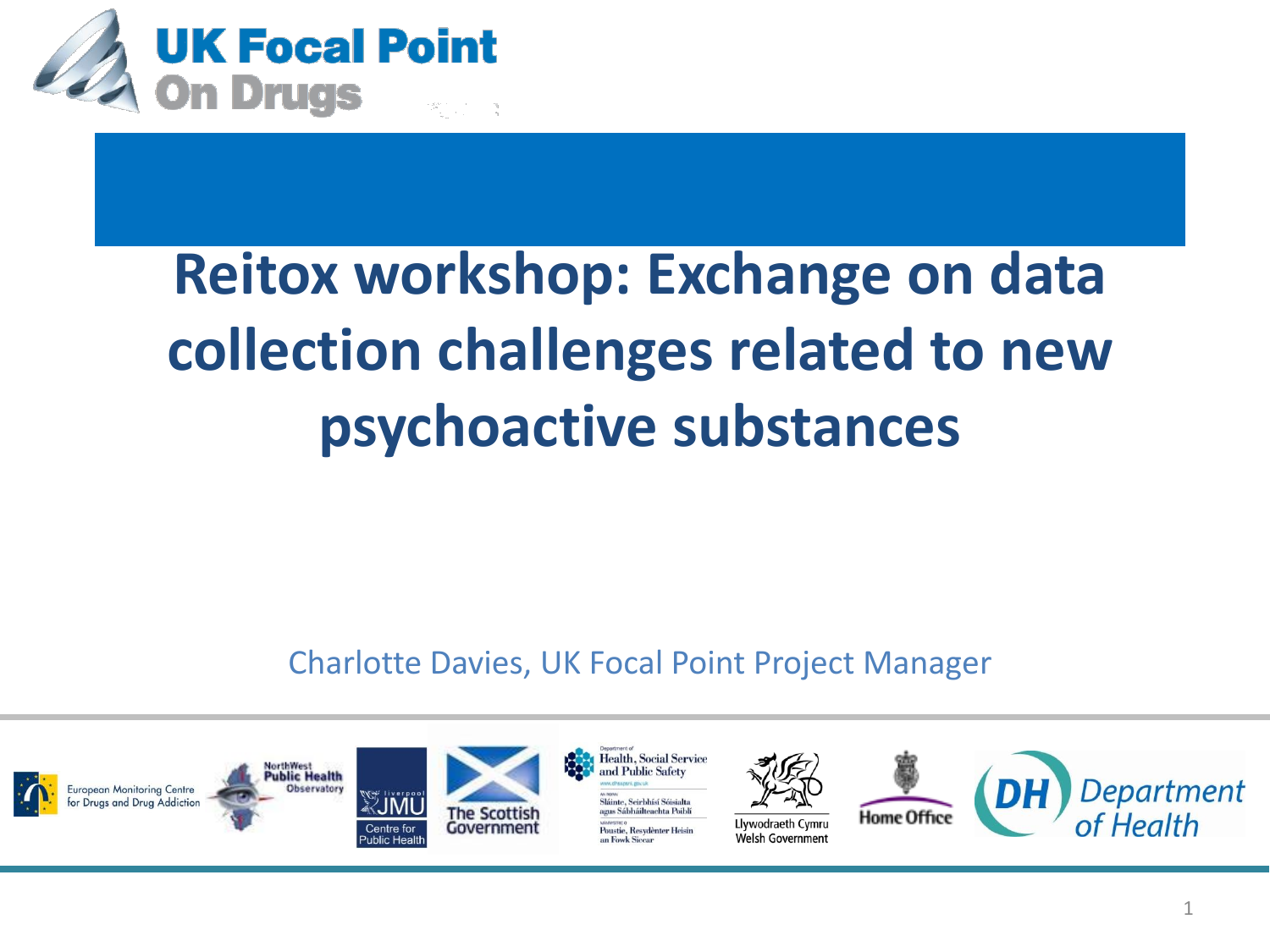

## **PANEL 1: SITUATION**

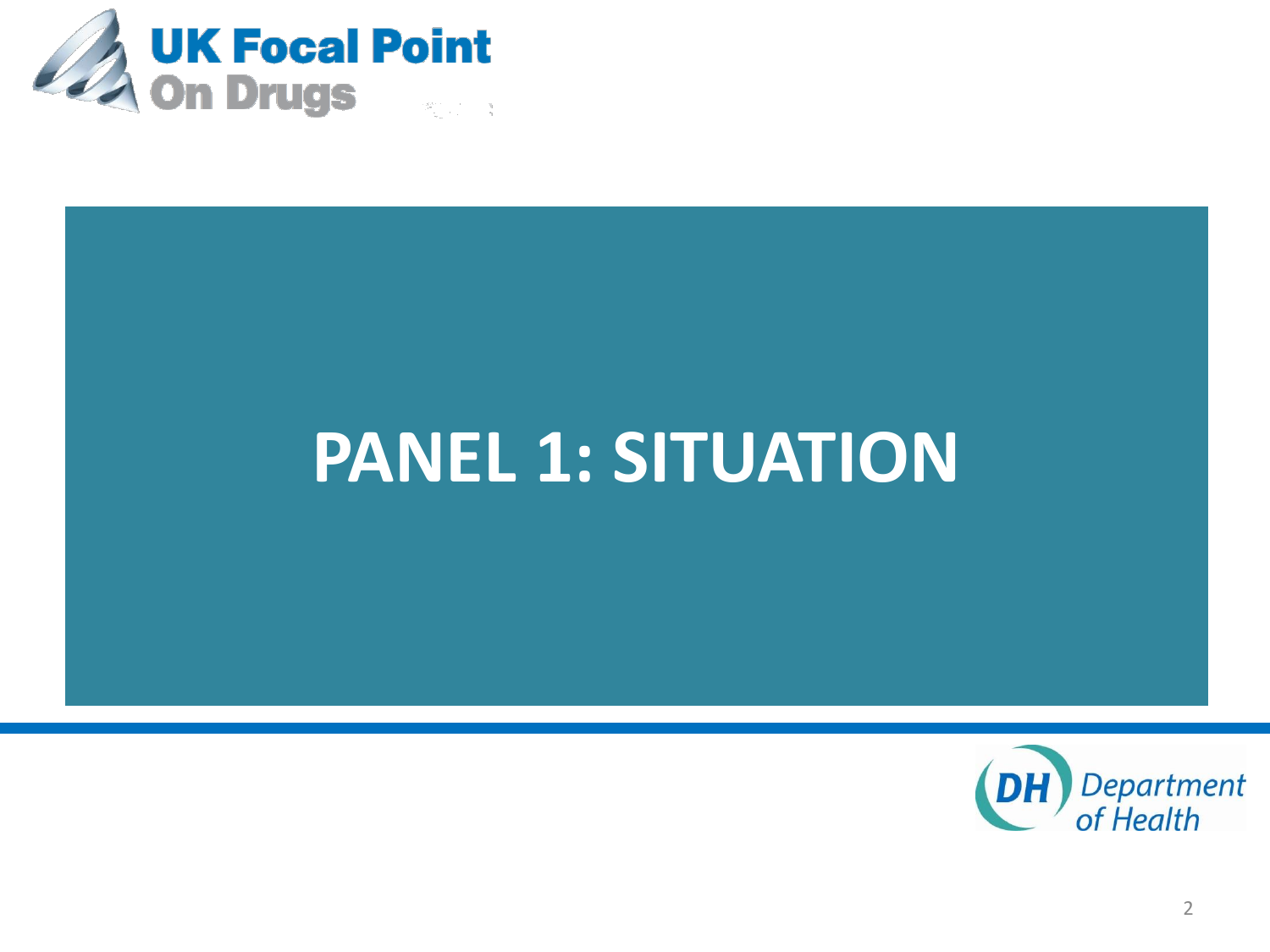

### **Prevalence of use of NPS**



Source: British Crime Survey 2010/11

16-59 year olds, last year



Source: British Crime Survey 2010/11; Scottish Crime & Justice Survey 2010/11

16-24 year olds, last year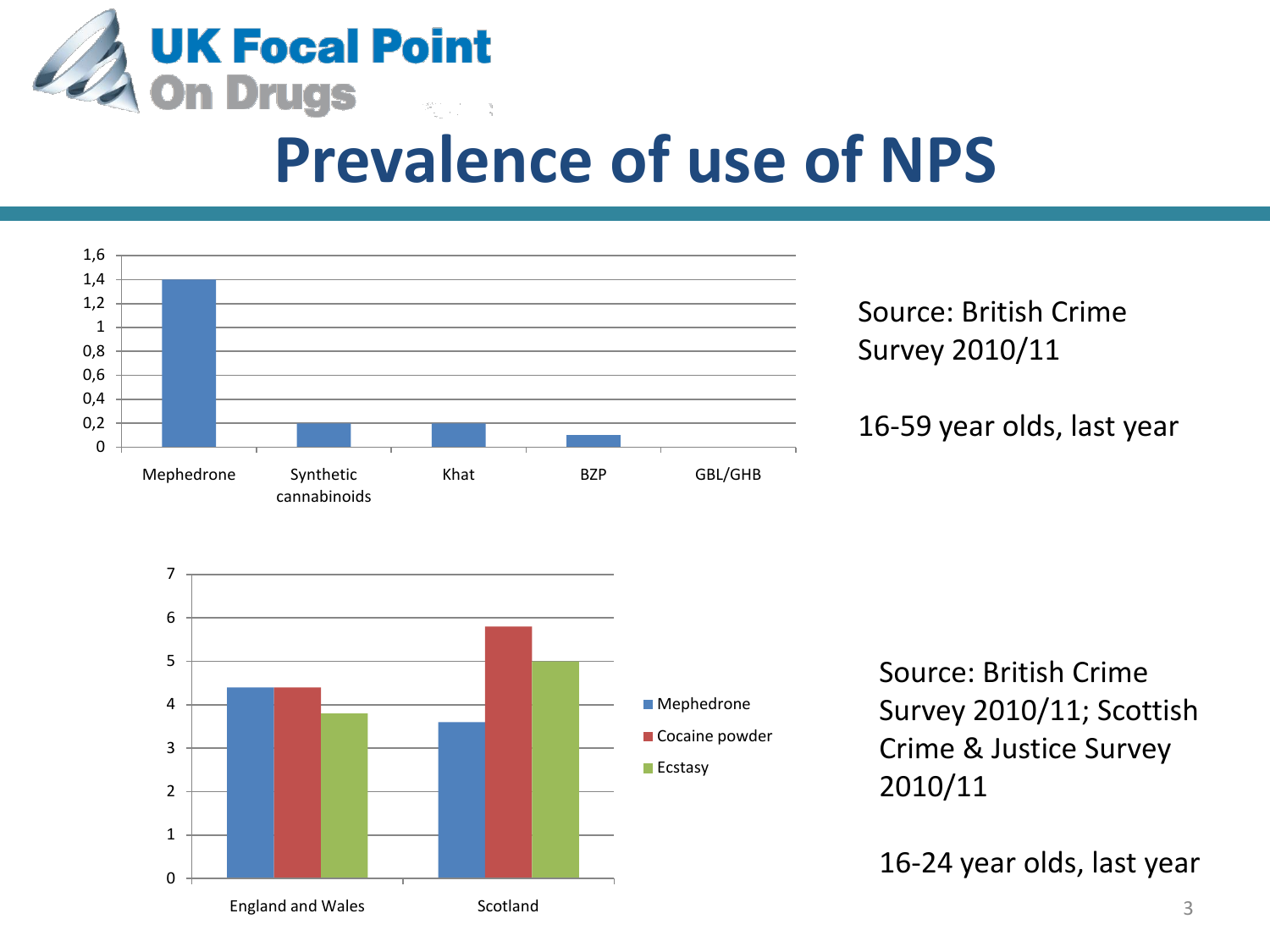

## **Use of new psychoactive substances**

91% of last year mephedrone users (16-59) reported use of another drug in the last year in England and Wales

- 72% cannabis
- 53% cocaine powder
- 48% ecstasy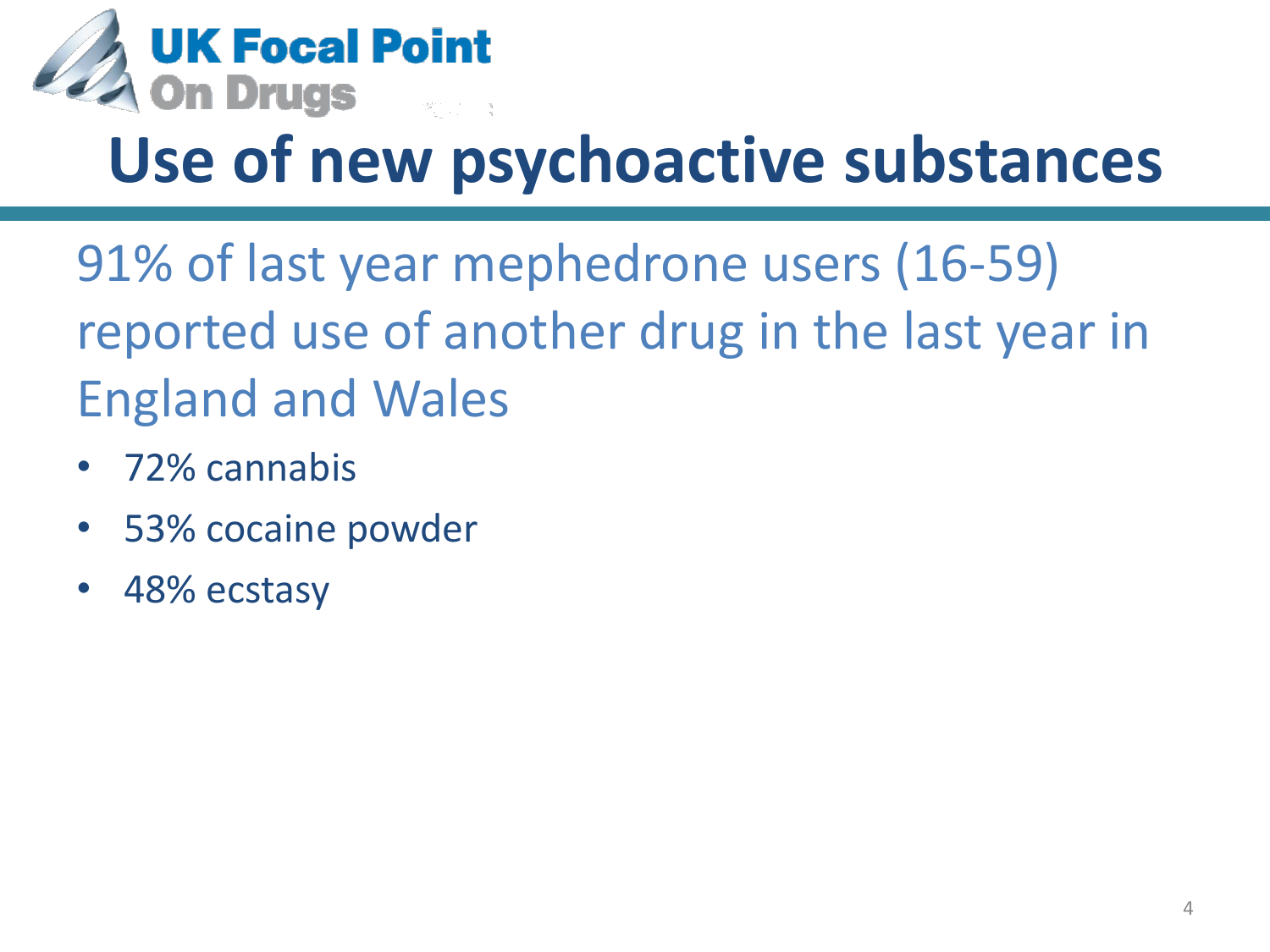

## **Recent changes to the control system**

- Introduction of the temporary class drug order (TCDO)
- 12 month order simple possession not unlawful
- SoS must consult the Advisory Council on Misuse Drugs (ACMD) before invoking order
- ACMD can initiate also recommend to SoS that a substance be subject to a TCDO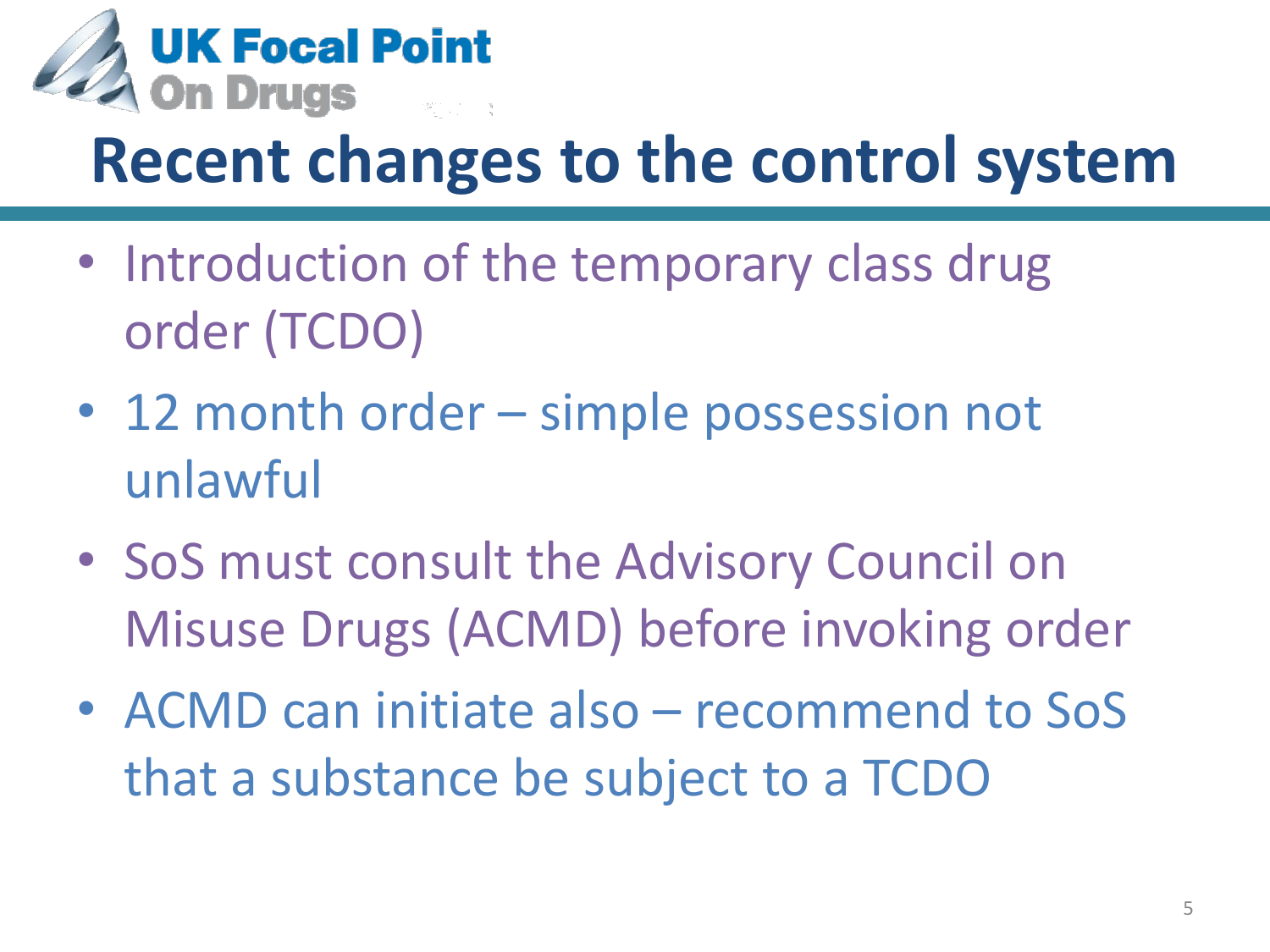

# **PANEL 2: TOOLS AND CHALLENGES OF MONITORING**

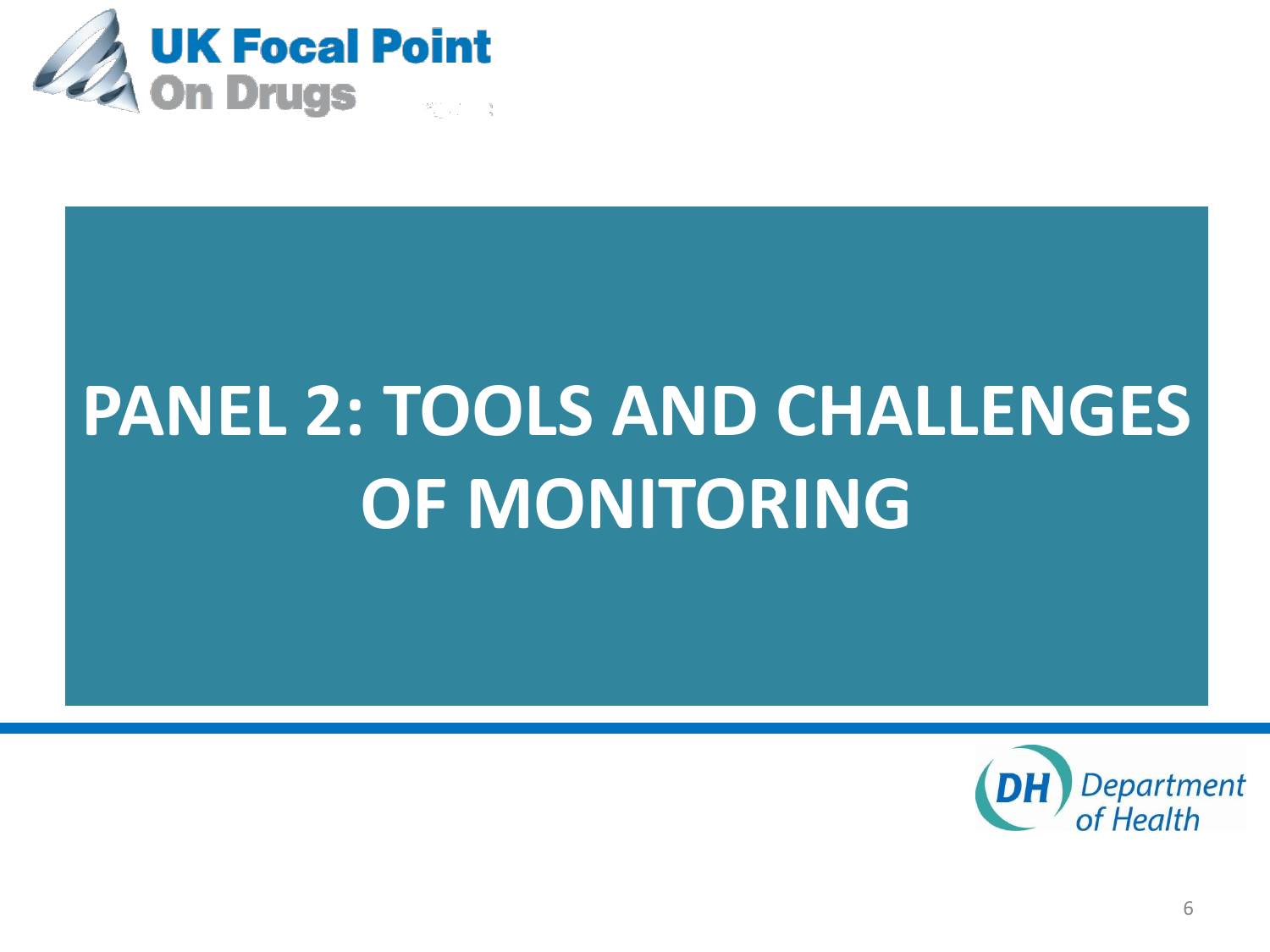

## **Key indicators - GPS**

- Which drugs to include low use of most legal highs
- How to categorise, e.g mephedrone or cathinones
- Include in any drug measure?
- People unsure what they're taking 19% unknown white powder
- Users may not be taking what they think they're taking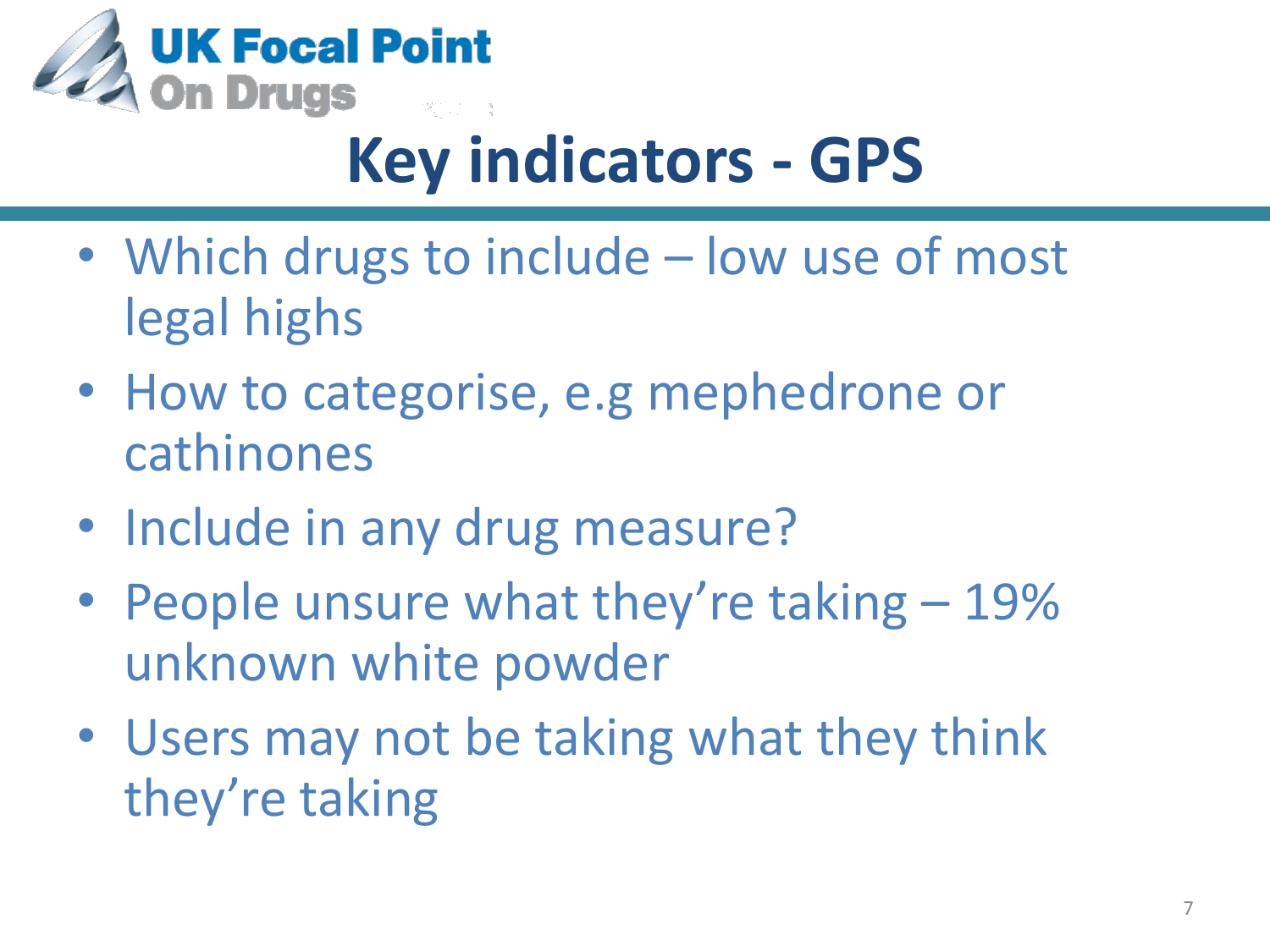

### **Seizures/forensic data**



Source: Forensic Science Service